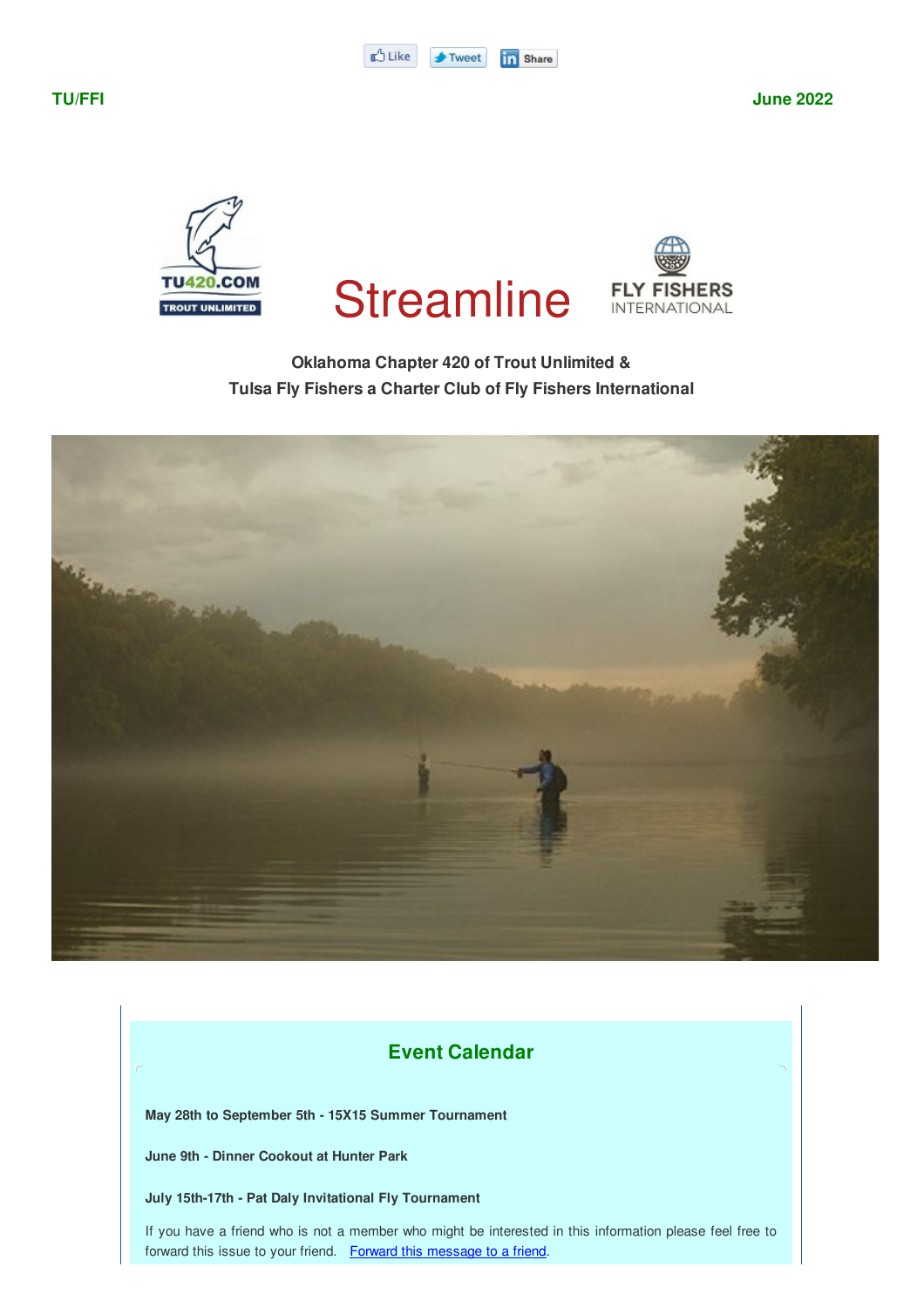# **A Message from Your President**



*Heath Tiefenauer*

Hello {FIRST\_NAME|TU/TFFer's},

Welcome to the June edition of Streamline. The first part of this year has flown right by, and Summer is nearly here. Unfortunately, we have not had many local opportunities to fish locally for the cold-water species many of us love to pursue, but do not worry! As we look to the start of Summer and our group's summer break, there are several warm water focused fishing activities lining up to satisfy our need to be outdoors and wet a line.

We have one last event in June, our end of season Summer Picnic. We will get together at Hunter Park one last time, on our usual 2<sup>nd</sup> Thursday for some pond fishing and dinner picnic. Join us June 9<sup>th</sup>, 6:30PM for this last event of the season. If you are at the event you can turn in your Outings poker cards. For anyone not able to attend the event you have the option to mail your best five card hand to the TU post office box: TU Chapter 420, PO Box 54108, Tulsa OK 74155. Mail in entries must be postmarked before July 1. We will announce our winner on Facebook and in the September edition of Streamline.

As the Summer rolls on we hope you will participate in our 15 Species Summer Tournament. Either as an individual or as part of a Team this is a magnificent event to diversify your fishing opportunities and enjoy all the great species Oklahoma has to offer. More details later in this newsletter. New this year, the Pat Daly Invitational is an exciting tournament we also hope you will support this year. This new event has a ton of great sponsors, and we are extremely excited to support this event. Jake Miller has worked tirelessly to bring this event to life, it should be a fun time.

# **Dinner Cookout at Hunter Park**

Join us Thursday, June 9<sup>th</sup>, for a picnic in the park to wind down our Spring season. We will set up the grill near the pond and gather for a family friendly dinner picnic.

The pond at Hunter Park is casting friendly and just may hold a few fish as well. We will give out the last outings poker cards of the season. If you are at the event you can turn in your Outings poker cards. Bring the family and join us for hamburgers and hot dogs in the park.

#### **Date: Thursday, June 9th**

**Time: 6:30 PM**

**Location: Hunter Park**

**Hunter Park is located at: 5804 E 91 st St, Tulsa, OK 74137. ( Near 91st andSheridan )**

# **May Raffle Prize Winner**



Robert Andrews was our May General Meeting prize winner. He received a Redington Vest and a fly box with a baker's dozen assorted poppers.

Our next General Meeting is scheduled for Thursday, September 8th. Please mark your calendar and plan to attend. You maybe our next winner!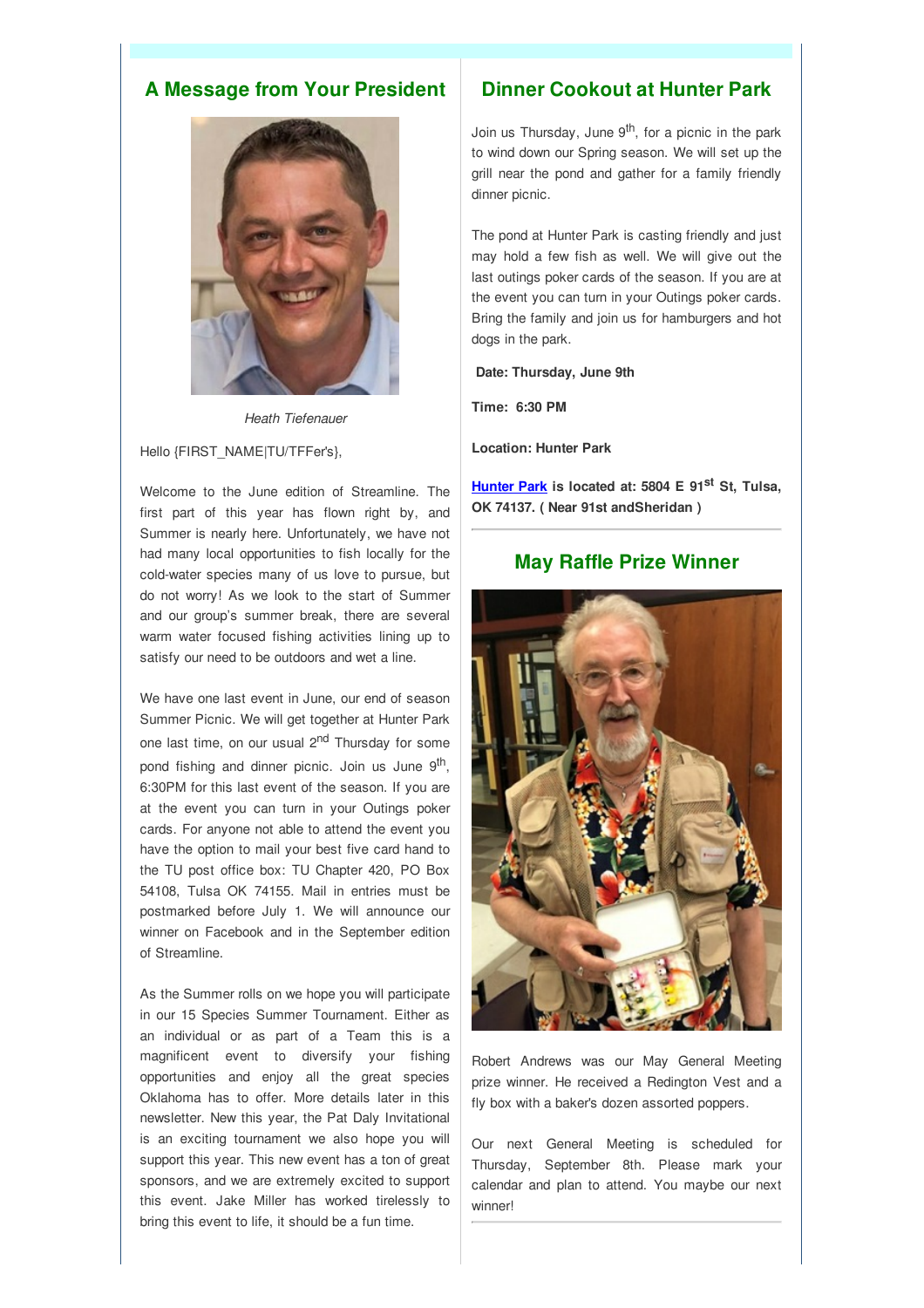We look forward to resuming our meeting schedule and monthly outings in September. Until then, be well, be outside and fish on!

Tight Lines,

## **Heath Tiefenauer President of Oklahoma Trout Unlimited & Tulsa Fly Fishers**

## **2022 Meeting Schedule**

**September 8th -** TBD

# **4th Annual All Fish All Oklahoma Fly Fishing Challenge**

#### **15 Species in 15 Weeks On the Fly!**



*Individual Winner Travelling Trophy*

The 2022 Challenge runs from 4am Saturday, May 28th until midnight Sept. 5, Labor Day 2022!

The Individual Challenge Entry Fee is \$30.

The Winner of the Individual Challenge gets 1/2 the pot, a traveling trophy, that must be returned the following year, and bragging rights. OKTU420 Chapter retains the other 1/2 of the pot. See the RULES for winner determination.

Awards and prizes will be presented at the September 8th OKTU/TFF meeting.

#### **Species are:**

- 1. Rainbow Trout
- 2. Smallmouth Bass
- 3. Largemouth Bass
- 4. Kentucky Bass
- 5. Striped Bass

# **Trout In The Classroom**

# **Trout In the Classroom Ends It's 2021- 22 Season**

There is no telling the quantitative effect our TIC program has on children of all ages across the Tulsa region. Your TU420 Chapter hosted 14 tanks across the area in classrooms that ranged from a 3<sup>rd</sup> grade Special Education class to Senior High Advanced Biology classes. At numerous occasions during trout releases, I would openly ask "How many of you might be interested in college level studies that might lead you to a career at the ODWC?" and I was surprised by how often I saw hands raised. I also asked about those that might be interested in "environmental science" jobs and witnessed hands going up. Our TIC program can have a lifelong effect on these area children and I for one am delighted by that.



*Beggs High School*

We are in the processes now of doing our "inventory" of who will be in and who will be out next fall. It's always about having "the right" teacher. They must be very dedicated to the program to have a tank in their classroom. Over the years we've lost teachers to new jobs and to retirements and this year, at last count we will be down one school, Catoosa HS. Always disappointing to lose a school, especially one that has had a long and successful tradition of hosting a TIC tank. Maybe someday in the future that school will rejoin the program?

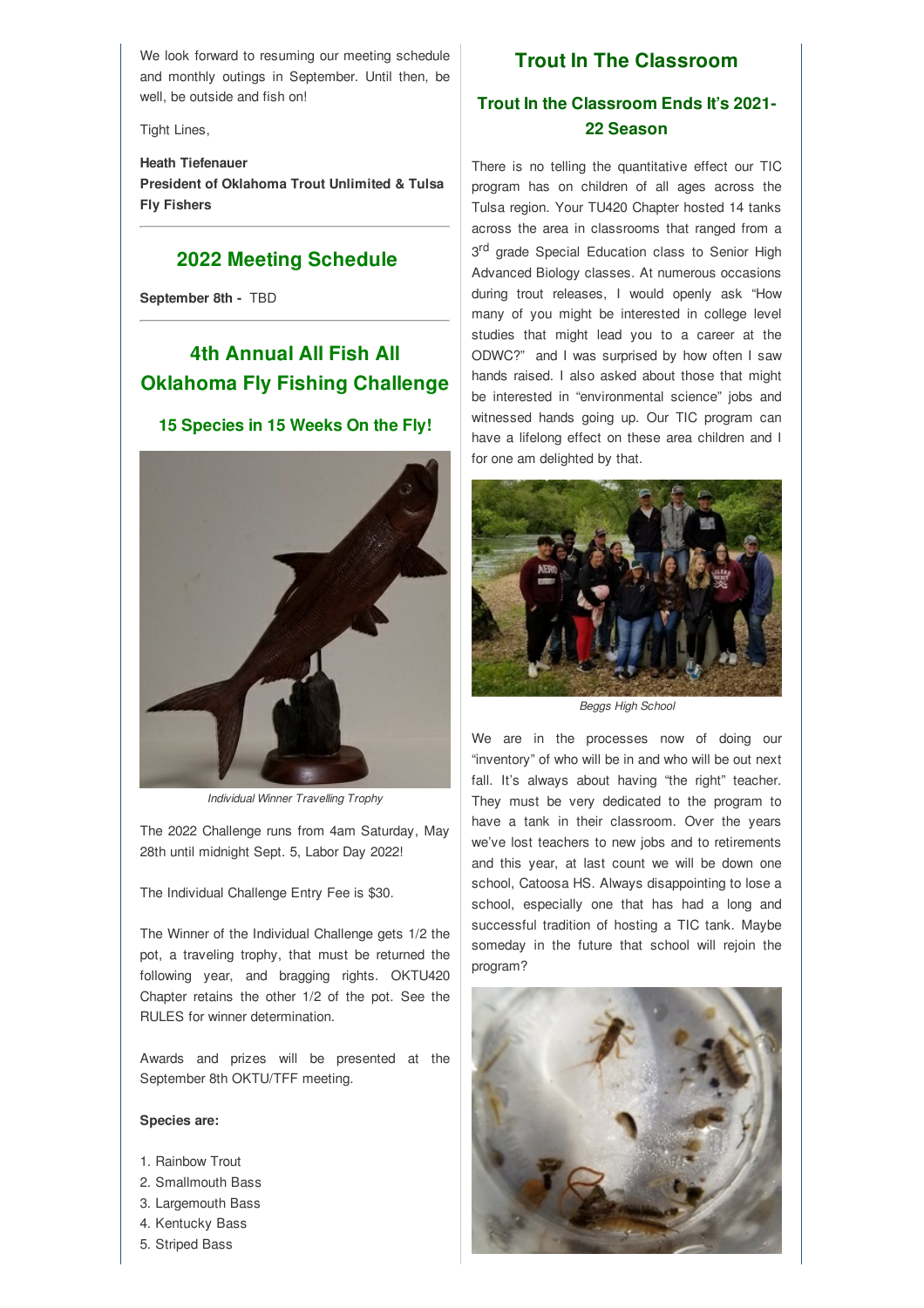6. Sand Bass a.k.a White Bass

- 7. Hybrid Striper/Sand Bass
- 8. Crappie
- 9. Bluegill
- 10. Green Sunfish
- 11. Redear Sunfish
- 12. Longear Sunfish
- 13. Channel Catfish
- 14. Drum

15. Wild Card Fish is any fish, not listed above, and caught in Oklahoma on a fly rod and fly.

**RULES:** All species must be caught with a fly rod and fly in Oklahoma.

All fish species and the largest fish species must be caught in public access waters only.

All Participants must sign up at 15X15 Tournament We may have more than one active tournament going on.

So, make sure that you are signing up for the **4 th Annual All Fish All Oklahoma Fly Fishing Challenge.** Same logic applies when paying your Entry Fee.

**All Participants must pay the \$30 Entry Fee.**

**Team Participants must pay the \$100 Entry Fee.**

To Post pictures of your catch, all participants **must Join** the **Facebook group Tournament** Page with the name: All Fish All Oklahoma Fly Fishing Challenge and follow all page rules.

**Important Note:** By the time you read this, the tournament will have begun.

Do not fret! This is a 15 week tournament and you can register and enter anytime during the contest. The sooner you sign up, the faster you can qualify your summer catches.

# **Outings Poker Update**

Our outings Poker event for this year is winding down. It is almost time to submit your winning hand. Before the event concludes, you still have time to get one last card at our June picnic.

**At our June 9 th Hunter Park picnic you can also submit your best five card poker hand and potentially win a fly-fishing rod or reel. If you are not able to make the picnic, send your entries via postal mail to the Tulsa Fly Fishers PO Box. Entries should be postmarked by July 1st.**

*Invertebrates at the LIR*

Looking forward to the 2022-23 school year, we currently have at least 4 NEW requests for TIC tanks at schools that have never hosted a tank before, and we hope to be able to accommodate all of them. One school, when I mentioned tanks were always a budget issue … just decided to go out and raise the \$1,200 it takes to put a tank in, we certainly can't deny them trout eggs next year! However, for the others, it does come down to money and the TU420 chapter's budget. It takes about \$250 annually to keep each school supplied with materials, filters and chemicals … and the new tanks run us about \$1,200 each. Can you help? Together, we can make them all happen.

Please donate to help us keep the program alive and moving forward. It's easy to donate, just go to the TU420.com web site and go to the "STORE" grab your credit card and contribute or you can mail a check to Trout Unlimited Oklahoma Chapter … subject line TROUT IN THE CLASSROOM… P.O. Box 54108 Tulsa, OK 74155. Your donation is tax deductible.

Thank You.

**Scott Hood Youth and Adult Education Coordinator** tu420edu@gmail.com

# **Pat Daly Inivitational Fly Tournament**



The Pat Daly Invitational is just a little over 7 weeks away. This new fly-fishing tournament takes place across all public waters in Oklahoma, and it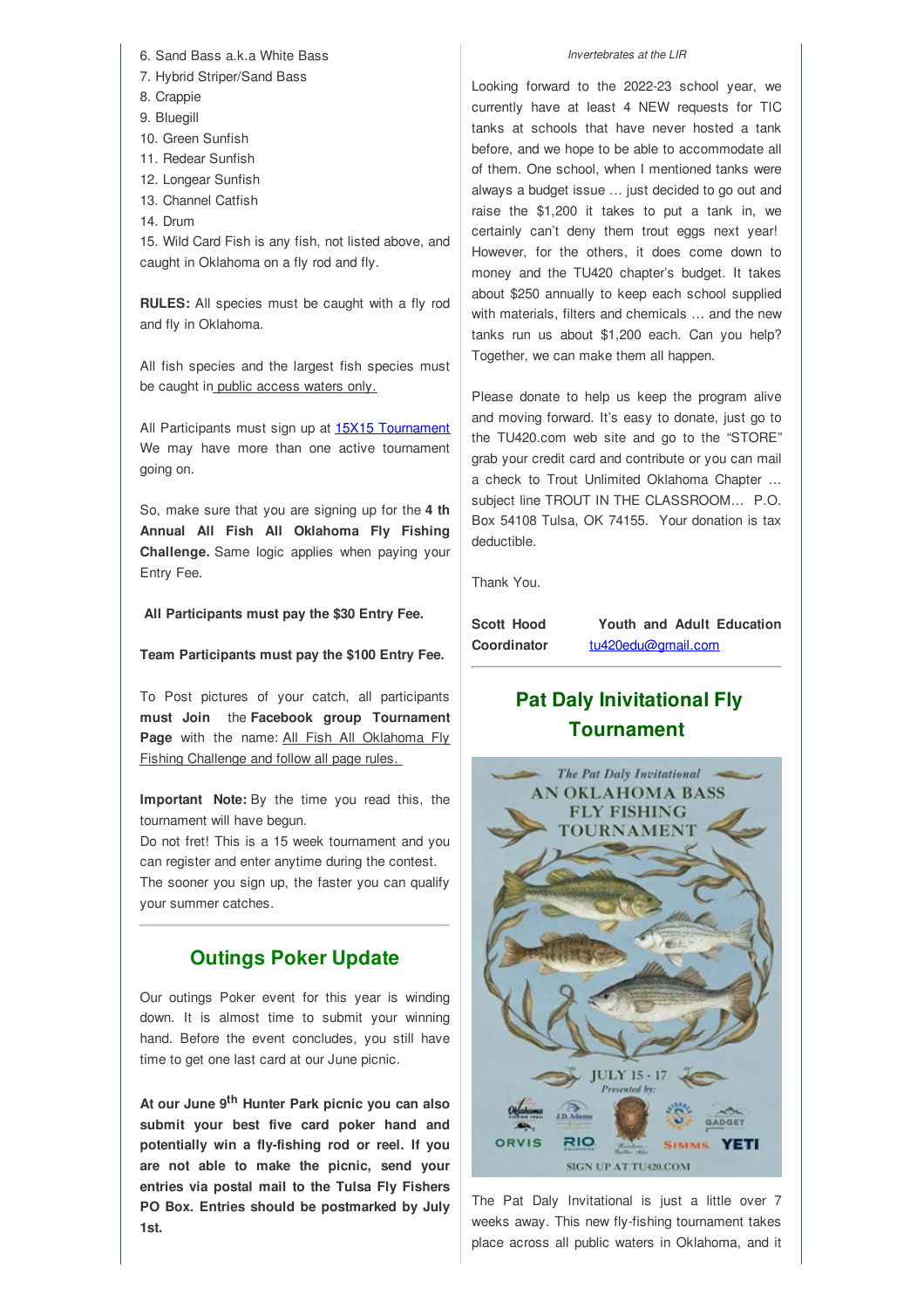Tulsa Fly Fishers PO Box 54108 Tulsa, OK 74145

#### **What is Outings Poker?**

Outings Poker is an event-oriented game that lasts the entire 2021-2022 season. No purchase is necessary, and everyone is welcome to play! How to play:

- Receive one fly fishing themed playing card for each outing or special event you attend.
- Cards will be distributed at the start of events.
- Each card will be stamped with a letter. The location of the stamp for each event will be different.
- At the end of the season the player with the best traditional five card poker hand wins a prize!
- Your 5-card hand can only contain one card from each event. Any hands with duplicate markings will be disqualified.
- $\bullet$  It is not necessary to fully spell TROUT as long as there are no duplicate markings.

Cards will be available at every monthly outing and certain special events.

### **Bonus Feature**

# **TIPS FOR BEGINNING FLY TYING FOR TROUT**

#### **By Ian Copland**

Fly tying started for me as a necessity. After becoming enthralled with the sport of fly fishing I just couldn't afford to keep buying flies. I decided I could start tying and do it cheaply and effectively if I was disciplined about my material purchases. I failed miserably. An unhealthy addiction to the vise soon developed, and I found my way into many of the pitfalls I'd promised myself I'd avoid. Now, I tie flies to make most of my living, have way too many materials, and spend too much of my life slaving away at the vise. Do I regret it? Not at all. What follows is some general advice for anyone interested in getting started tying flies for trout on a budget.

#### **CHOOSE YOUR VISE DEPENDING ON YOUR BUDGET**

celebrates the state's diversity of warmwater basses.

There will be 1st, 2nd, and 3rd place podiums for each of the main categories - Largemouth, Smallmouth, White, and Striped Bass, as well as a tournament champion. Prizes for each category will be given away on July 17th at the awards ceremony. Prizes have been kindly donated by our generous sponsors - Yeti, Orvis, Simms, and Rio.

For more information, signups, and a full list of rules, head to the Trout Unlimited Chapter 420 website: www.tu420.com

# **The Paw at Pawhuska**

## **Tulsa Fly Fishers May Outing – Lake Pawhuska, May 14, 2022**

Some say our outings bring out the variety that our club provides for the Oklahoma fly fisher. Phil Curtis would concur since our latest event brought seven species to his fly.

These were: Spotted Bass, Crappie, Mirror Carp, Bluegill, Red Ear, Long Ear, Green Sunfish.



Some say our outings are all about the epicurean delights that our club president prepares for our lunch.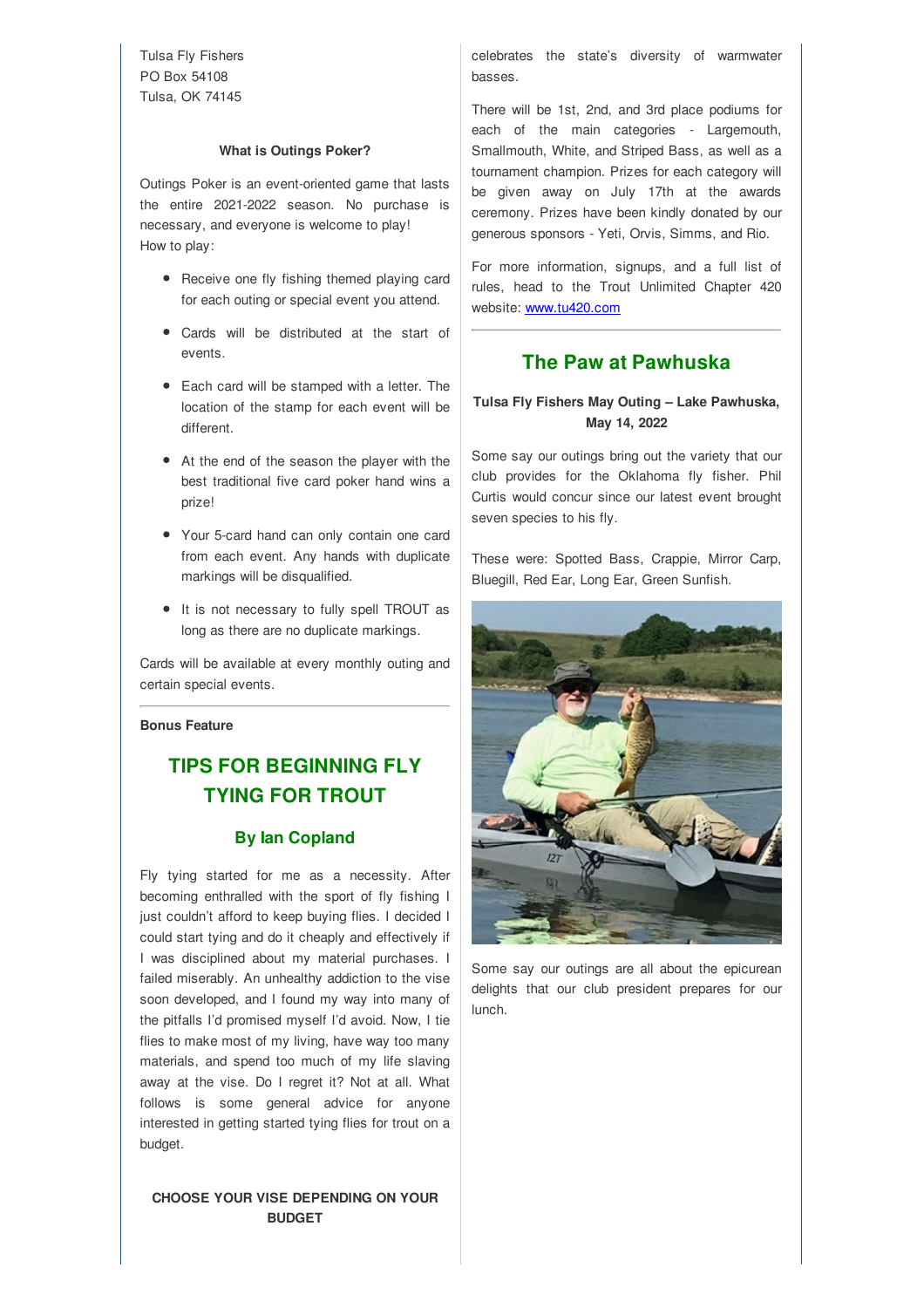If you have the money to spend, get a solid, rotary vise to start out with. Rotary vises are necessary for many patterns, they help the tyer easily inspect the entire fly, and are a blast to use. There are quality rotary vises available for under \$300 that can last you years. However, if you don't have the money to spend, don't buy a super nice vise and tools when you are first getting started. Try one of the \$30 or \$50 fly tying starter kits from Cabela's, Sportsman's Warehouse, or other big box stores. If you start with a cheap kit and later decide tying isn't for you, you are only out \$30. It'll come with all the basic tools you need to start tying simple patterns. The tools and the vise aren't high quality in those kits, and you'll need to get a better pair of scissors, a bobbin and hackle pliers, but I really think the included ones are high enough quality to learn a few basic skills.

At some point you will need a rotary vise if you start tying complicated patterns but give it some time to make sure this is something you want to keep doing. I'll be sticking with my Renzetti for the rest of my life if it lasts that long, but I learned on a cheap vise from a Cabela's kit for my first year of tying. If you have the money to spend on a great vise and set of tools, do that. But you can absolutely start tying some flies that will produce for you with that \$30 kit. Just know you'll have to upgrade if you stick with tying.

## **ONLY BUY MATERIALS FOR THE PATTERNS YOU ARE GOING TO TIE**

I just told you to buy a kit with a vise and tools if you need to be thrifty. The biggest piece of advice I can give about buying actual tying materials (thread, feathers, fur and such) is to not buy kits! They tend to be filled with colors and materials that you might never use. Buy materials for only the specific patterns you are going to tie. Check out and learn your patterns from someone on YouTube like Tim Cammisa or Tim Flagler.

It happened to be winter when I began tying, and as a tightwad this worked to my advantage. Many effective winter tailwater fly patterns are simple and utilize only a couple materials. Learning to tie flies that were needed to get a bite was a great way for me to master a few basic skills that I was then able to apply to other patterns. My flies weren't much to look at for quite a while, but it was so motivating to have success on some of these first patterns those first few months. I was fishing the South Platte at Waterton Canyon whenever I possibly could and the upper tailwater section below Strontia Springs Dam that doesn't freeze even in the depths of winter. Easy midges and Baetis patterns, eggs, and



But really, it's the unexpected that makes our outings a delight. At the lake we were greeted by a friendly, energetic cannine whose collar read:

#### CHOC LAB LAKE PAWHUSKA

He lived up to his name and helped us eat our lunch and provided one angler with help in landing a carp.



Make sure you mark your calendar when our next event is scheduled, and plan to attend.

## **LIR Safety Tips**

Gore Police Department: 918-489-5963 or 911

Local Game Wardens – 918-431-2550 or 918-431- 2544

(to report fishing/hunting violations)

Gore response time is approximately 5 minutes.

If cardiac, call for help, start hands only CPR, pushing downward 2 inches on center of chest to the beat of "Staying Alive" by the Bee Gee's. If possible, please note time when CPR is initiated. Landmarks to assist emergency response: The Dam, Lower parking lot, Watts, and MarVal's. Also, let them know which side of the river you're on. Accurate information will allow for quicker response time.

If it is a swift water rescue, call 911, or Gore Police Dept, and they will respond in addition to Sequoyah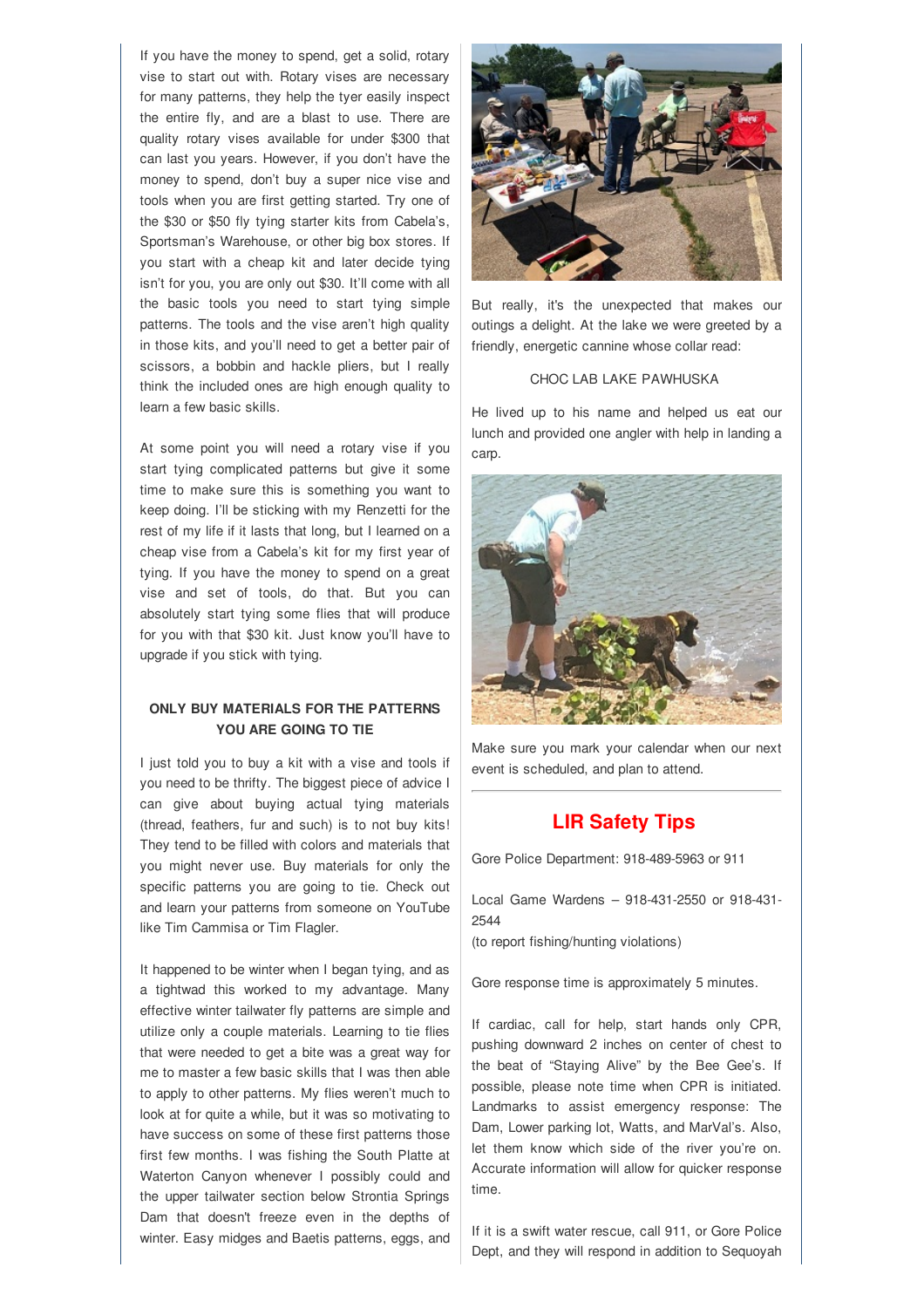San Juan worms were a great way to be introduced to tying. I'll discuss a few other easy-to-tie yet extremely fishy patterns in a moment.



*The San Juan Worm is especially effective during high water/runoff conditions but can bring fish to your net yearround. Made of just chenille and thread, tie some up in a variety of colors.*

## **TRY MASTERING A FEW BASIC SKILLS WITH SIMPLE PATTERNS FIRST**

There are very few skills needed to tie most trout nymphs. Most dry flies tend to be a little trickier. I'd highly recommend learning patterns like these first: San Juan Worms; simple midge larvae, pupa, and emerger patterns Black Beauties, Zebra Midges, Miracle Midges, Mercury Midges and Brassies; Walt's Worms; and RS2s.



*The Black Beauty was originally created by legendary South Platte River guide, Pat Dorsey. This tailwater midge pattern is effective in freestone streams, as well. Consisting of just thread, wire and dubbing, this simple fly has been one of the most trusted western midge patterns for decades.*

If you want to try some Euro Jigs, try a jigged Walt's Worm, Tungsten Surveyor, or a simple peeping caddis pattern. After mastering these, then move on to some of the more standard, time-tested patterns like Hare's Ears, Pheasant Tails, and maybe a bugger. Egg patterns can be a little tricky starting out, but once you get the hang of using a compressing tool, they will be a breeze. Mayer's Mini leech is going to be much easier for a beginner to tie than a wooly bugger and probably just as effective, but you'll have to learn to tie buggers at some point. However, the materials are expensive, messy, and can be frustrating for a beginner. A simple leech as your first streamer is going to get you a bite and most likely create a little less frustration.

Much can be learned from the humble San Juan Worm. It's a perfect first fly to try! You need to learn how to start your thread on a hook, firmly bind the material to the hook and whip finish the thread, County team.

If a medical transfer is needed, they will LifeFlight from the baseball field in Gore to either Muskogee or Sallisaw hospital.

Always a good idea to carry baby aspirin and Benadryl in your fishing gear. Also, a first aid kit, provided by Trout Unlimited, is located on the back side of the restroom at Watts.

Let's help keep our fellow angler's safe.

Life saving instructions courtesy Nurse **Binnie Jones**, our TU420 Secretary.

# **My First Year**

It has been a little over a year that I have been involved with the Trout Unlimited - Oklahoma Chapter volunteer leaders, with about half of that as an "official, voted in" board member. I write this, not as a summary of the work that has been accomplished, but as a story of my journey leading up to this volunteer position.

Let us just say it how it was. I was extremely intimidated to even reach out and volunteer my help. I mean like shaking-in-my-boots type nervous on a phone call with Jake Miller, asking what I can do to help with conservation initiatives. I laugh at myself now thinking back to that phone call. And even more so on my first board meeting. All I could think to myself was "These guys (and gal) are all Pro Anglers with years of experience. They will see right through me." There is no way that I can bring value to our region with my less-than-20-years of experience and available time. And if I do mess up, what does that do to my own fishing? Am I risking burning a bridge with all the fly fishers that I know? Will I be embarrassed to go to the meetings and outings, or even running into a TU420 member on the stream?

I have said some dumb things in our meetings… I have mentioned topics that have been talked about 4700 times already. I have even ruffled a few feathers with those that Do have more experience than me. BUT we all have something to bring to the table. That is what makes volunteer leader organizations like this great! I have added value with ideas, opinions, and sometimes just work. Sometimes it is just the work and being present that has the most impact. Makes the biggest difference. Adds to joy of our events and the health of our waters.

I will end with this message. Do not be nervous to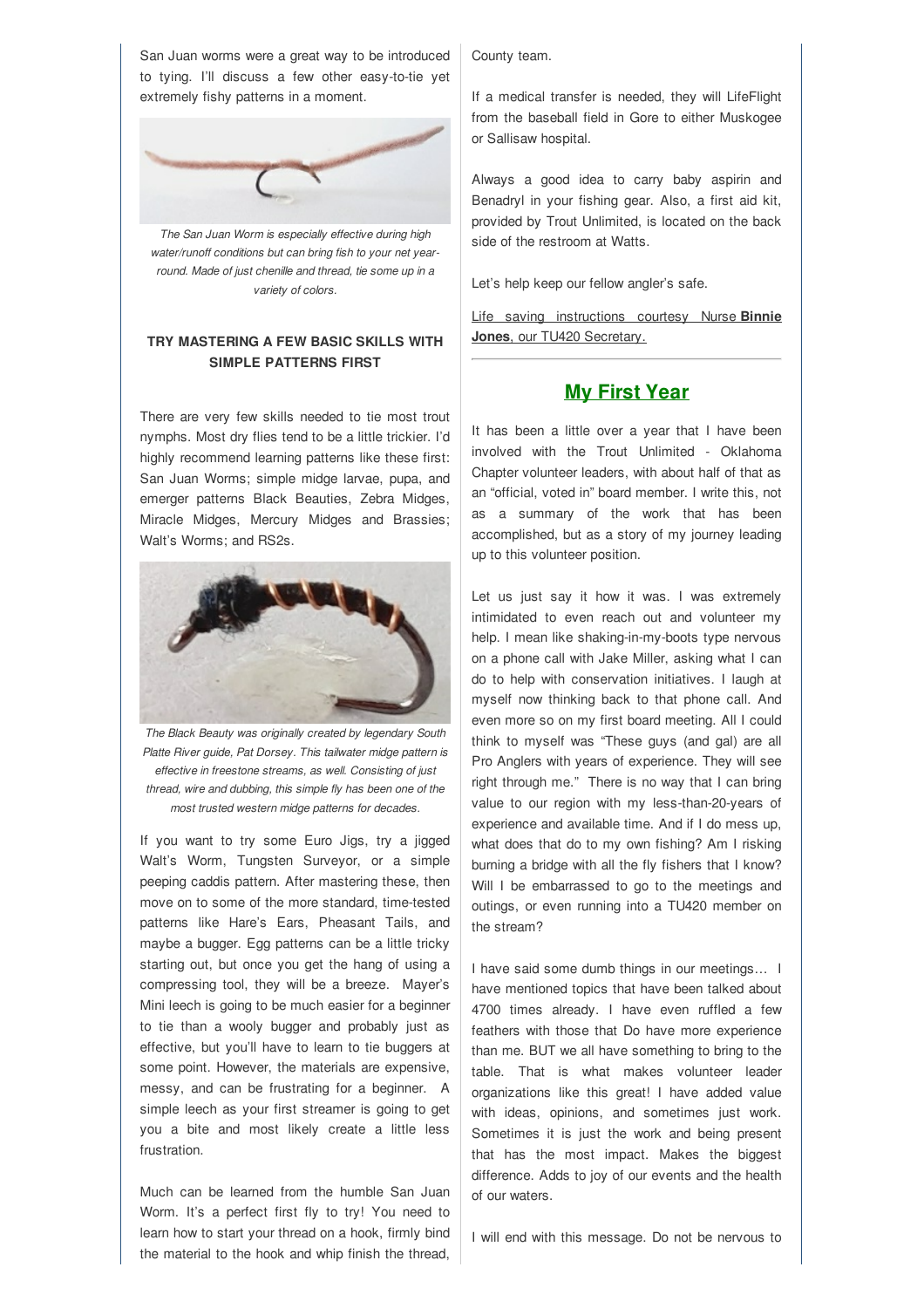then snip the thread close. After that, you apply head cement/topcoat to the knot area. All these actions will need to be taken when tying most flies. It's a great first step!

Walt's Worm is a perfect fly to learn how to make an even, tight dubbing noodle, and to create a tapered body out of that dubbing noodle of rabbit fur. Rabbit is an ideal material to learn about dubbing because it is easy to handle and there are so many flies that utilize it. A hare's mask is arguably the most useful single item you can buy for tying trout flies, as the possibilities for applications are endless.

An RS2 requires you to learn how to tie in a tail (I tie in a simplified tail rather than splitting the tail like a traditional RS2), create a smooth and tapered body, and tie in material for your wingcase. There are a ton of RS2 variations to experiment with, and they have easily been my most productive flies for trout in Colorado. Mercury, flashback, sparklewing, and foam wing variations are all extremely simple to tie, and remarkably effective throughout the entire year.

Some easy and effective dry flies to start with are Griffith's Gnat, Matt's Midge, Chernobyl Ants and X-Caddis. I'd recommend starting with some of the nymphs I previously mentioned before moving on to dry flies. Dry flies are where the rotary vise really comes in handy - the rotary function makes palmering hackle much, much easier. You can absolutely do it on a vise with no rotary function, but it starts to become extremely difficult with tiny flies.

#### **USE TOPCOAT FOR HEAD CEMENT**

You'll need head cement to keep whatever finishing knot you'll use from slipping. Don't buy any of the oil or water-based adhesives from fly shops - use topcoat nail polish. Besides being incredibly pricey, most head cements found in fly shops will need special thinning agents that have to be purchased from a fly shop, and it starts to get ridiculous if you tie a lot. Most professional tyers use Sally Hansen's Hard as Nails. Topcoat will soak through the multiple layers of thread and absolutely lock it in place. It is remarkable stuff. Just don't use it with squirmy worms! (It'll melt right through the worm material)

step up. do not be intimidated to volunteer. You may only have the time to help with small stuff, and that is okay! This is OUR chapter. These are OUR waters. We all NEED each other to be involved. You can add value and you are important. Reach out to one of us through tu420.com, or stop someone at an outing, and just ask, "What's it like" or "What can I do?" You will be met with an open ear and eagerness to get you involved.

#### **Chris Queen**

**Board Member and Speaker Chairperson**

**Please Note: The TU420 Board is looking for people not afraid to get more involved. Specifically, we need a Membership Chairperson. Contact Heath and he will set you up to attend our August Board meeting on Zoom.**

## **Etc...**

### **Input Wanted!**

You may not be Gadabout Gaddis, the flying fisherman, but you might be saying to yourself, I could talk for hours spinning tales about my fishing adventures.

We don't need an encyclopedia of anglers antics in the wild, but we are in search of a few tales or tips for our readers to enjoy.

Please don't hesitate to take a firm grasp of the keyboard and reveal to us your experiences or fishing tips (like how to tie a siamese silver beetle bug).

Forward your completed works in Word format and don't forget your pictures to: **Bruce Brewer**, rbbrewer1@live.com

#### **Concerning Your Address**

**Your home email address is preferred. Why? People change jobs and Company Servers are notorious for blocking your Streamline email.**

**All email addresses are for TFF/TU420 business only. We don't give out email addresses to anyone, ever!**

Please copy and save the email address shown above. If your email address changes, please contact me right away with your new address. This will ensure non-stop delivery of Streamline.

#### **USE ACETONE TO THIN TOPCOAT**

#### **Another Tip**

Don't play the horses, No! **Vertical Response**, our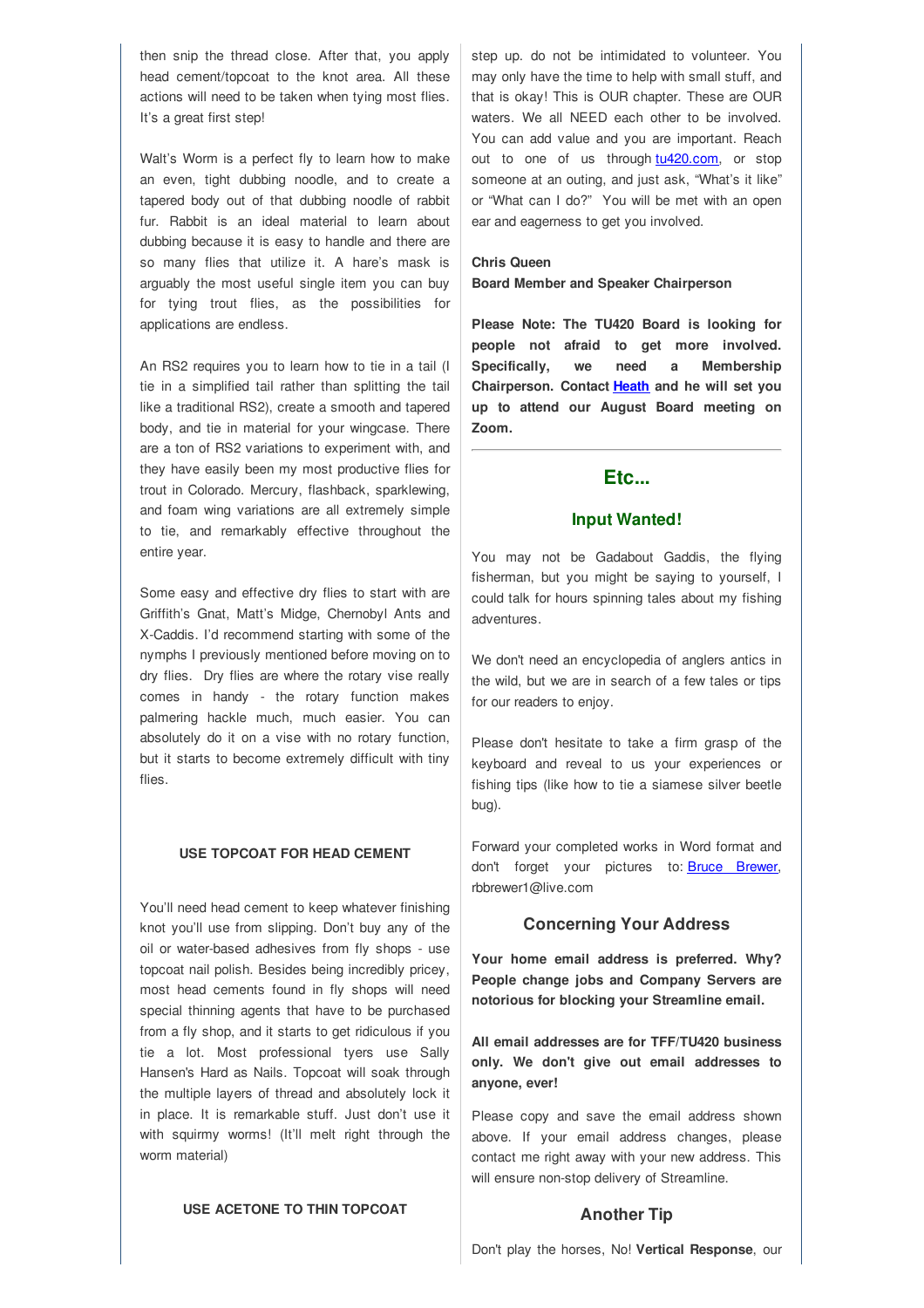When you tie a lot of flies and use your topcoat to finish them, over time it will start to thicken and won't absorb as well. Add just a tiny smidge of 100% acetone (nail polish remover, careful with this stuff) to your topcoat. Add just enough to make the viscosity of the topcoat like it was when you first bought it. It should form a very liquid drop on the end of a bodkin or toothpick. Be careful with acetone and make sure to wash your hands, not get it on your skin and only use it in a wellventilated space.

#### **BEWARE OF CRAFT STORES AT FIRST**

Stay away from craft/sewing stores until you start to understand the materials and construction of flies. Don't be a dummy like me - I went and bought sewing threads that won't work for anything, bought wire that was too thick of a gauge to use for tying, and bought some materials that I have no idea now why I would have ever thought that I could tie anything with them. Just wasted money. That said, there are a variety of things that craft stores have to offer that are incredibly useful: Glamour Madeira, Kreinek, or Ribbon Floss for wingcases, every color of the rainbow of petite glass beads for midges, etc. Apparently, there are uv resins that are about 1/10th the price of fly tying uv resins - I have yet to investigate these. I'd just recommend waiting until you know exactly what you are looking for. Browsing the aisles can be a money suck for materials you may never use.

## **STICK TO YOUR SHOPPING LIST AT THE FLY SHOP**

Owners/employees/guides that work at fly shops are almost always extremely knowledgeable and helpful. Pick their brain when you are at a fly shop, but only buy the items needed for the patterns you are going to tie at the time. It will save you money and reduce waste. It's easy to get carried away and buy tons of things you don't need or might not use often. I find it helpful to bring a shopping list of the items I need for the patterns I'm currently tying, and ONLY buy the items from that list.

### **START BIGGER, AND WORK YOUR WAY DOWN TO SMALLER HOOK SIZEs**

In general, it is going to be much easier to start tying patterns in slightly larger sizes and working your way down. As a beginner it can be difficult to tie a #22 pattern and keep the proportions where they should be. Learning to use much less dubbing than you think you can take some time and is an email provider, has experienced difficulties with those using Microsoft addresses like: msn.com; outlook.com; hotmail.com; and live.com.

Those using these addresses may not receive their Streamline. You can complain to your email provider or you can provide us with a gmail or yahoo address. Please consider this, if you are not receiving your Streamline, and we have your correct email.

## **Tulsa Fly Fishers**

**T**rout **U**nlimited is an organization without parallel in the preservation of it's namesake. But many who are members ot TU420 are also card-carrying members of **T**ulsa **F**l y **F**ishers(TFF). TFF's parent organization is Fly Fishing International(FFI).

While TU concentrates on Trout, FFI supports Fly Fishing in all it's forms. This universal approach helps you to be successful fly fishing in ponds, lakes, streams, rivers, and oceans.

All of our Officers and Board Members are required to be active members of both TU and FFI, but you can join today without pressure. Just go our website (tu420) and click on the link:

Join TFF/FYI

## **Help for Website**

Occasionally, you may experience a broken link on one of our web pages. This usually happens as the source provider has done some maintenance requiring a change to that link or is no longer publishing that website.

In either case, if anyone runs into this situation, it would be helpful if you could contact me at:

#### tu420web@gmail.com

So that link can be corrected or removed from the webpage.

Thanks for your help.

**Frank Kohn Webmaster**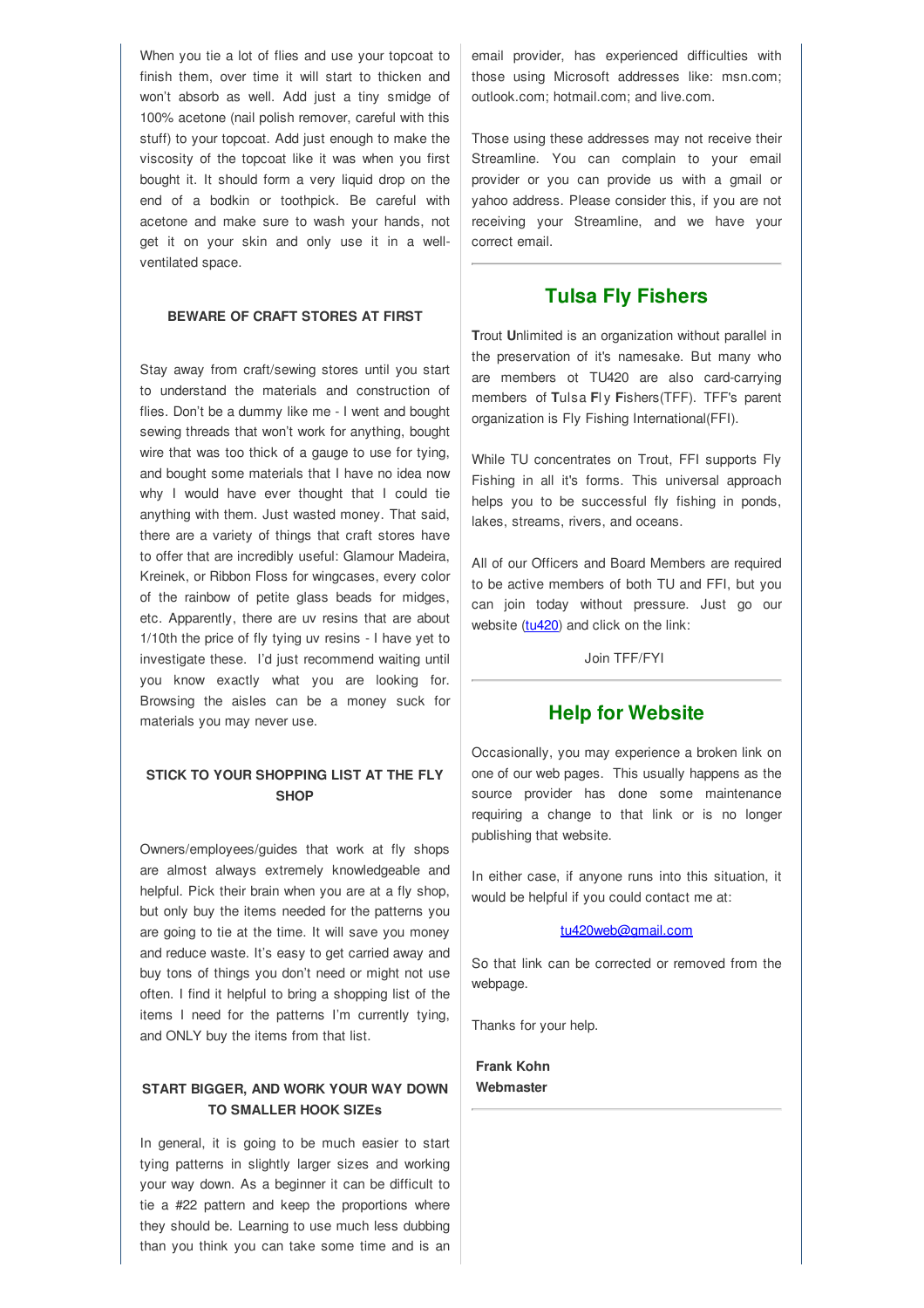important lesson to apply to your tying. Starting bigger, getting your proportions where you want them, then copy and pasting this to a smaller sized hook is how to drive this concept home.

You should tie flies for whatever personal satisfaction it brings to you. If you want to spend thousands on tools and materials when you are just starting out, do that, just know that you can get a lot of the basics under your belt with very little money. Don't be afraid to test new patterns, use nontraditional items for materials or break other seemingly standard conventions. If you don't like tying, quit tying. Do what brings you joy. This hobby can keep you busy for the rest of your life if you want, or at least during the winter when it's too cold to fish!

*Ian Copland is a fly tyer, freelance trombonist and teacher in Longmont, CO. He is the owner and operator of www.coloradoflytyer.com and www.coloradoflytyer.etsy.com*

#### **Mark Your Calendar For These Coming Events**

September 8th - First Fall General Meeting

December 8th - Holiday Party - Save the Date!

"Streamline" is published on the first of the month about a week before the next general meeting.

If you have content ideas, comments, complaints or suggestions please contact the Editor: Bruce Brewer, <sub>,</sub> rbbrewer1@live.com